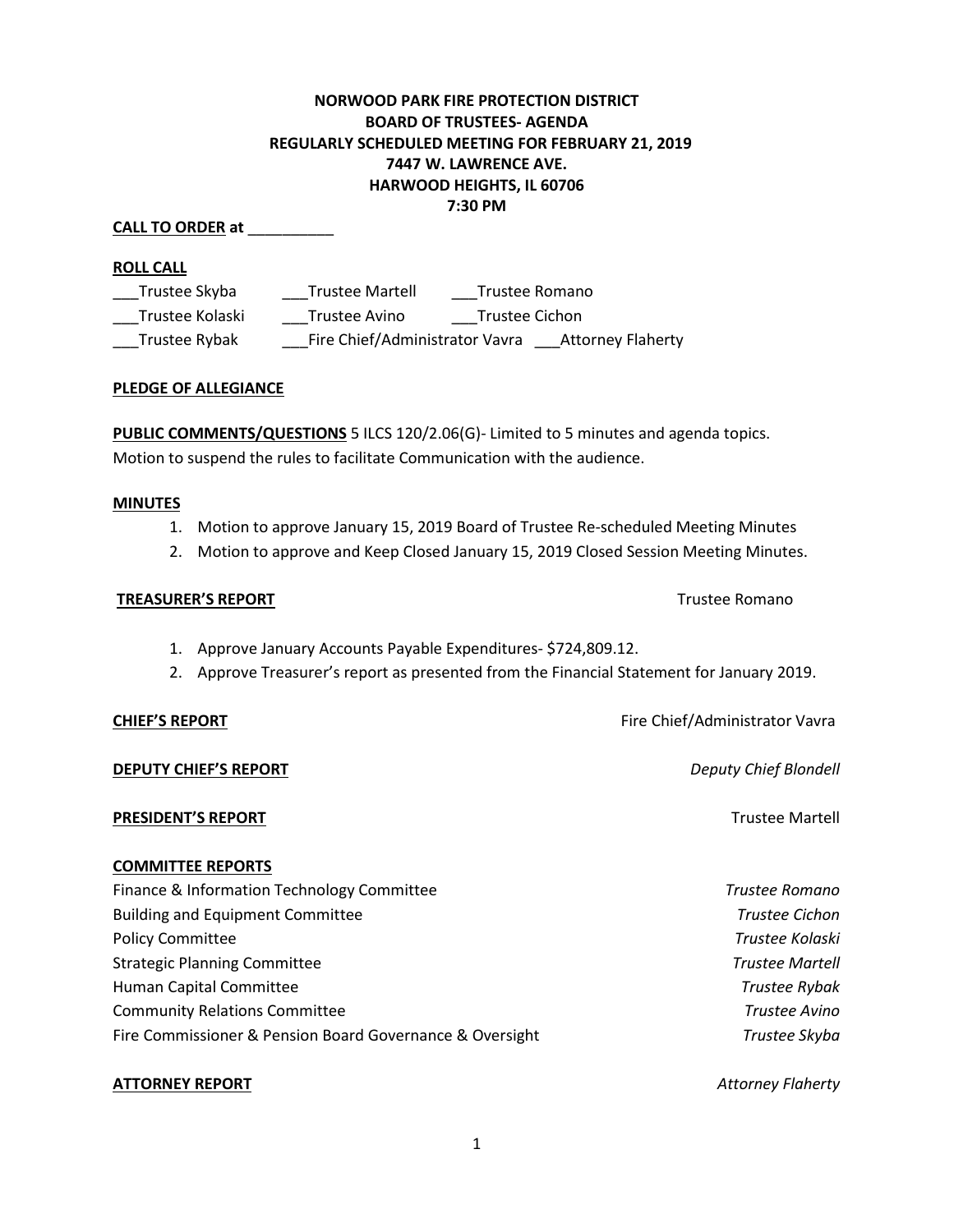## **FIRE COMMISSIONER REPORT**

# **OLD BUSINESS**

*Review, discuss, and/or take action on matters relative on the following:*

# **NEW BUSINESS**

*Review, discuss, and/or take action on matters relative on the following:*

1. Motion to pass and approve Resolution #19-1, A Resolution Authorizing Surplus Equipment.

2. Motion to approve the payout of elective sick time buyback to the following: James Cotiguala 432 hours \$14,578.80 Claude Erlewein 120 hours \$4,880.40 Arthur Koszczuk 144 hours \$6,052.32 Leigh Unger 144 hours \$4,964.40 Total elective sick time buyback \$30,475.92

- 3. Motion to approve the sale of the 2002 Ford Ambulance to American Response Vehicle (AVR) for \$4,500. Ambulance sold "as is" which was agreed upon in the June 11, 2018 Board Meeting.
- 4. Motion to approve the proposal with B&F Construction Code Services, Inc. to review and update current building codes to the 2018 International Code Series. Total estimated cost is \$5,500 which will be split 3 ways with Norwood Park Fire, Village of Norridge, and Village of Harwood Heights. Total cost to Norwood Park Fire Protection District is not to exceed \$2,000.
- 5. Motion to authorize staff to request sealed bids, to be returned in March, for fire gear replacements.
- 6. Motion to authorize staff to request sealed bids, to be returned in March, for Emergency Contract Ambulance Services.
- 7. Motion to approve the destruction of Closed Session Minute recordings from February 2017 up to and including July 2017.
- 8. First reading of Chapter 3 in the Policy Manual
- 9. Motion to ratify the following purchases:

- Uline Ship Supplies in the amount of \$1,102.99 for a pallet of salt.

- Emergency Vehicle Services (EVS) in the amount of \$3,436.58 repair to Engine 102- leaking fuel lines.

- Industrial Organization Solutions, Inc. in the amount of \$2,970.00 for the Lieutenant's written/ oral exams and firefighter candidate psych and polygraph examination.